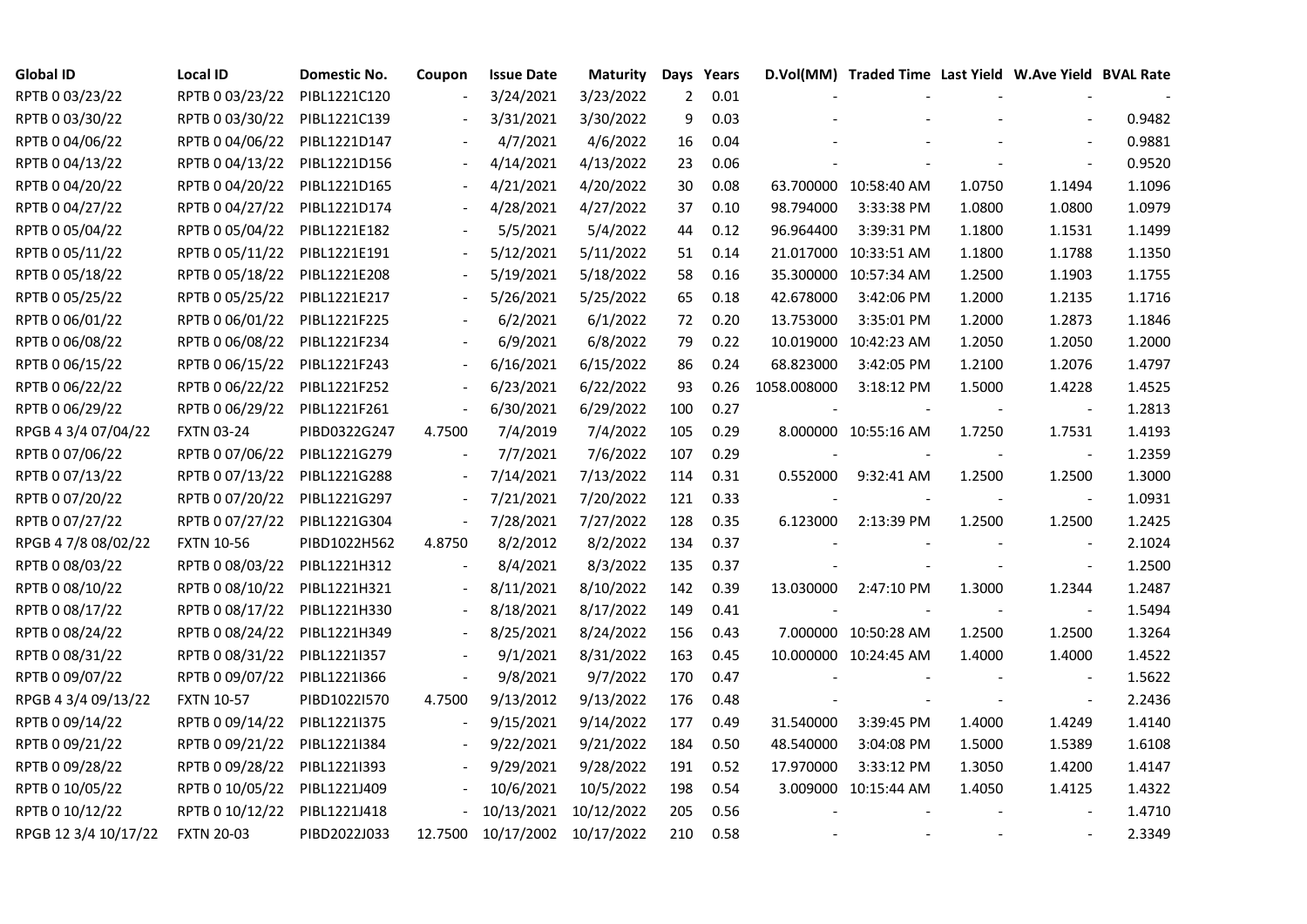| <b>Global ID</b>     | <b>Local ID</b>   | Domestic No. | Coupon                   | <b>Issue Date</b> | Maturity             |     | Days Years |             | D.Vol(MM) Traded Time Last Yield W.Ave Yield BVAL Rate |        |                          |        |
|----------------------|-------------------|--------------|--------------------------|-------------------|----------------------|-----|------------|-------------|--------------------------------------------------------|--------|--------------------------|--------|
| RPTB 0 10/19/22      | RPTB 0 10/19/22   | PIBL1221J427 |                          | 10/20/2021        | 10/19/2022           | 212 | 0.58       |             |                                                        |        |                          | 1.4976 |
| RPTB 0 10/26/22      | RPTB 0 10/26/22   | PIBL1221J436 |                          | 10/27/2021        | 10/26/2022           | 219 | 0.60       |             |                                                        |        |                          | 1.4914 |
| RPTB 0 11/02/22      | RPTB 0 11/02/22   | PIBL1221K443 |                          | 11/3/2021         | 11/2/2022            | 226 | 0.62       | 0.680000    | 3:16:16 PM                                             | 1.8000 | 1.8000                   | 1.4800 |
| RPTB 0 11/09/22      | RPTB 0 11/09/22   | PIBL1221K452 |                          | 11/10/2021        | 11/9/2022            | 233 | 0.64       |             |                                                        |        |                          | 1.4098 |
| RPTB 0 11/16/22      | RPTB 0 11/16/22   | PIBL1221K461 |                          | 11/17/2021        | 11/16/2022           | 240 | 0.66       |             |                                                        |        |                          | 1.5500 |
| RPTB 0 11/23/22      | RPTB 0 11/23/22   | PIBL1221K470 |                          | 11/24/2021        | 11/23/2022           | 247 | 0.68       |             |                                                        |        | $\blacksquare$           | 1.5071 |
| RPTB 0 11/29/22      | RPTB 0 11/29/22   | PIBL1221L488 | $\blacksquare$           |                   | 12/1/2021 11/29/2022 | 253 | 0.69       |             |                                                        |        | $\Box$                   | 1.5200 |
| RPGB 4 5/8 12/04/22  | RTB 05-11         | PIID0522L114 | 4.6250                   | 12/4/2017         | 12/4/2022            | 258 | 0.71       | 1068.120000 | 3:07:36 PM                                             | 2.5900 | 2.6318                   | 2.6356 |
| RPGB 4 12/06/22      | <b>FXTN 10-58</b> | PIBD1022L585 | 4.0000                   | 12/6/2012         | 12/6/2022            | 260 | 0.71       |             |                                                        |        |                          | 2.7106 |
| RPTB 0 12/07/22      | RPTB 0 12/07/22   | PIBL1221L497 |                          | 12/7/2021         | 12/7/2022            | 261 | 0.72       |             |                                                        |        | $\blacksquare$           | 1.5661 |
| RPTB 0 12/14/22      | RPTB 0 12/14/22   | PIBL1221L503 |                          | 12/15/2021        | 12/14/2022           | 268 | 0.73       | 3.826000    | 2:38:32 PM                                             | 1.4500 | 1.4415                   | 1.5400 |
| RPTB 0 01/04/23      | RPTB 0 01/04/23   | PIBL1222A013 |                          | 1/5/2022          | 1/4/2023             | 289 | 0.79       |             |                                                        |        | $\sim$                   | 1.6200 |
| RPTB 0 01/11/23      | RPTB 0 01/11/23   | PIBL1222A022 |                          | 1/12/2022         | 1/11/2023            | 296 | 0.81       |             |                                                        |        | $\overline{\phantom{a}}$ | 1.6000 |
| RPTB 0 01/18/23      | RPTB 0 01/18/23   | PIBL1222A031 |                          | 1/19/2022         | 1/18/2023            | 303 | 0.83       |             |                                                        |        | $\blacksquare$           | 1.6250 |
| RPTB 0 01/25/23      | RPTB 0 01/25/23   | PIBL1222A040 |                          | 1/26/2022         | 1/25/2023            | 310 | 0.85       |             |                                                        |        | $\overline{\phantom{a}}$ | 1.6498 |
| RPTB 0 02/01/23      | RPTB 0 02/01/23   | PIBL1222B058 |                          | 2/2/2022          | 2/1/2023             | 317 | 0.87       |             |                                                        |        |                          | 1.6917 |
| RPTB 0 02/08/23      | RPTB 0 02/08/23   | PIBL1222B067 | $\overline{\phantom{a}}$ | 2/9/2022          | 2/8/2023             | 324 | 0.89       |             |                                                        |        | $\overline{\phantom{a}}$ | 1.6806 |
| RPGB 4 3/8 02/11/23  | RTB 03-10         | PIID0323B101 | 4.3750                   | 2/11/2020         | 2/11/2023            | 327 | 0.90       | 45.000000   | 3:34:18 PM                                             | 2.6000 | 2.6289                   | 2.6580 |
| RPTB 0 02/15/23      | RPTB 0 02/15/23   | PIBL1222B076 | $\overline{\phantom{a}}$ | 2/16/2022         | 2/15/2023            | 331 | 0.91       |             |                                                        |        |                          | 1.6968 |
| RPGB 13 02/20/23     | <b>FXTN 20-04</b> | PIBD2023B048 | 13.0000                  | 2/20/2003         | 2/20/2023            | 336 | 0.92       |             |                                                        |        | $\blacksquare$           | 2.6462 |
| RPTB 0 02/22/23      | RPTB 0 02/22/23   | PIBL1222B085 | $\blacksquare$           | 2/23/2022         | 2/22/2023            | 338 | 0.93       |             |                                                        |        | $\blacksquare$           | 1.8300 |
| RPGB 5 1/2 03/08/23  | <b>FXTN 05-75</b> | PIBD0523C752 | 5.5000                   | 3/8/2018          | 3/8/2023             | 352 | 0.96       |             |                                                        |        | $\blacksquare$           | 2.6662 |
| RPTB 0 03/15/23      | RPTB 0 03/15/23   | PIBL1222C119 |                          | 3/16/2022         | 3/15/2023            | 359 | 0.98       | 53.557000   | 3:52:43 PM                                             | 1.6600 | 1.6614                   | 1.8464 |
| RPGB 3 1/2 04/21/23  | <b>FXTN 07-58</b> | PIBD0723D588 | 3.5000                   | 4/21/2016         | 4/21/2023            | 396 | 1.08       | 749.100000  | 3:58:08 PM                                             | 2.8450 | 2.7712                   | 2.7828 |
| RPGB 11 7/8 05/29/23 | <b>FXTN 20-05</b> | PIBD2023E054 | 11.8750                  | 5/29/2003         | 5/29/2023            | 434 | 1.19       |             |                                                        |        | $\blacksquare$           | 2.8495 |
| RPGB 3 1/4 08/15/23  | RTB 10-04         | PIID1023H046 | 3.2500                   | 8/15/2013         | 8/15/2023            | 512 | 1.40       | 1.050000    | 2:57:55 PM                                             | 3.2500 | 3.2524                   | 3.2080 |
| RPGB 2 3/8 09/10/23  | <b>FXTN 03-25</b> | PIBD0323I252 | 2.3750                   | 9/10/2020         | 9/10/2023            | 538 | 1.47       |             |                                                        |        | $\blacksquare$           | 3.1019 |
| RPGB 11 3/8 10/23/23 | <b>FXTN 20-06</b> | PIBD2023J068 | 11.3750                  | 10/23/2003        | 10/23/2023           | 581 | 1.59       |             |                                                        |        | $\blacksquare$           | 3.1359 |
| RPGB 2 3/8 03/09/24  | RTB 03-11         | PIID0324C115 | 2.3750                   | 3/9/2021          | 3/9/2024             | 719 | 1.97       | 22.118000   | 3:11:38 PM                                             | 3.1900 | 3.1837                   | 3.1323 |
| RPGB 6 1/4 03/12/24  | RTB 05-12         | PIID0524C129 | 6.2500                   | 3/12/2019         | 3/12/2024            | 722 | 1.98       |             | 0.330000 11:57:16 AM                                   | 3.3500 | 3.3636                   | 3.3075 |
| RPGB 4 1/2 04/20/24  | <b>FXTN 07-59</b> | PIBD0724D595 | 4.5000                   | 4/20/2017         | 4/20/2024            | 761 | 2.08       |             |                                                        |        |                          | 3.4813 |
| RPGB 12 3/8 06/03/24 | <b>FXTN 20-07</b> | PIBD2024F075 | 12.3750                  | 6/3/2004          | 6/3/2024             | 805 | 2.20       |             |                                                        |        | $\overline{\phantom{a}}$ | 3.5595 |
| RPGB 12 7/8 08/05/24 | <b>FXTN 20-08</b> | PIBD2024H086 | 12.8750                  | 8/5/2004          | 8/5/2024             | 868 | 2.38       |             |                                                        |        |                          | 3.6713 |
| RPGB 4 1/8 08/20/24  | <b>FXTN 10-59</b> | PIBD1024H595 | 4.1250                   | 8/20/2014         | 8/20/2024            | 883 | 2.42       |             |                                                        |        | $\blacksquare$           | 3.7039 |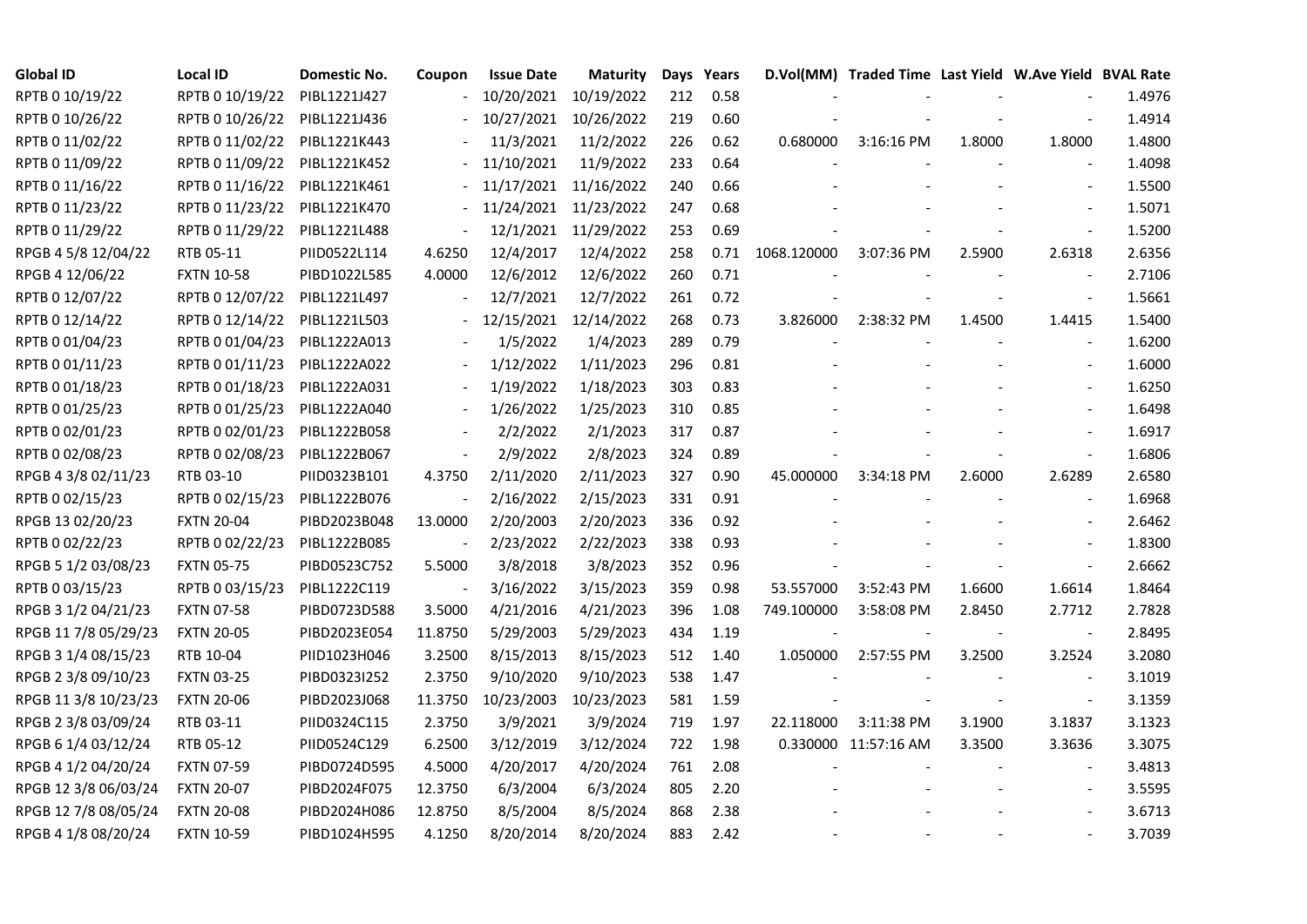| <b>Global ID</b>     | <b>Local ID</b>   | Domestic No. | Coupon  | <b>Issue Date</b> | <b>Maturity</b>  |     | Days Years |            | D.Vol(MM) Traded Time Last Yield W.Ave Yield BVAL Rate |        |                          |        |
|----------------------|-------------------|--------------|---------|-------------------|------------------|-----|------------|------------|--------------------------------------------------------|--------|--------------------------|--------|
| RPGB 4 1/4 10/17/24  | <b>FXTN 05-76</b> | PIBD0524J762 | 4.2500  | 10/17/2019        | 10/17/2024       | 941 | 2.58       |            |                                                        |        |                          | 3.7970 |
| RPGB 13 3/4 11/11/24 | <b>FXTN 20-09</b> | PIBD2024K091 | 13.7500 | 11/11/2004        | 11/11/2024       | 966 | 2.65       |            |                                                        |        |                          | 3.8454 |
| RPGB 5 3/4 04/12/25  | FXTN 07-61        | PIBD0725D618 | 5.7500  | 4/12/2018         | 4/12/2025 1,118  |     | 3.06       |            |                                                        |        | $\overline{a}$           | 4.1975 |
| RPGB 12 1/8 04/14/25 | <b>FXTN 20-10</b> | PIBD2025D103 | 12.1250 | 4/14/2005         | 4/14/2025 1,120  |     | 3.07       |            |                                                        |        | $\frac{1}{2}$            | 4.1142 |
| RPGB 2 5/8 08/12/25  | RTB 05-13         | PIID0525H130 | 2.6250  | 8/12/2020         | 8/12/2025 1,240  |     | 3.40       | 104.661000 | 3:50:56 PM                                             | 4.1000 | 4.1822                   | 4.1676 |
| RPGB 3 5/8 09/09/25  | <b>FXTN 10-60</b> | PIBD10251608 | 3.6250  | 9/9/2015          | 9/9/2025 1,268   |     | 3.47       |            |                                                        |        | $\blacksquare$           | 4.2739 |
| RPGB 12 1/8 10/20/25 | <b>FXTN 20-11</b> | PIBD2025J116 | 12.1250 | 10/20/2005        | 10/20/2025 1,309 |     | 3.58       |            |                                                        |        | $\blacksquare$           | 4.4140 |
| RPGB 18 1/4 11/29/25 | <b>FXTN 25-01</b> | PIBD2525K015 | 18.2500 | 11/29/2000        | 11/29/2025 1,349 |     | 3.69       |            |                                                        |        |                          | 4.4775 |
| RPGB 10 1/4 01/19/26 | <b>FXTN 20-12</b> | PIBD2026A122 | 10.2500 | 1/19/2006         | 1/19/2026 1,400  |     | 3.83       |            |                                                        |        |                          | 4.5234 |
| RPGB 6 1/4 02/14/26  | <b>FXTN 07-62</b> | PIBD0726B627 | 6.2500  | 2/14/2019         | 2/14/2026 1,426  |     | 3.90       | 2.000000   | 2:52:04 PM                                             | 4.7000 | 4.7000                   | 4.8266 |
| RPGB 3 3/8 04/08/26  | <b>FXTN 05-77</b> | PIBD0526D772 | 3.3750  | 4/8/2021          | 4/8/2026 1,479   |     | 4.05       |            |                                                        |        | $\blacksquare$           | 4.7974 |
| RPGB 3 1/2 09/20/26  | RTB 10-05         | PIID1026I057 | 3.5000  | 9/20/2016         | 9/20/2026 1,644  |     | 4.50       |            | 3.219000 11:43:30 AM                                   | 5.0300 | 5.0424                   | 4.8799 |
| RPGB 6 1/4 10/20/26  | RTB 15-01         | PIID1526J019 | 6.2500  | 10/20/2011        | 10/20/2026 1,674 |     | 4.58       |            |                                                        |        | $\blacksquare$           | 4.9168 |
| RPGB 8 12/07/26      | <b>FXTN 20-13</b> | PIBD2026L139 | 8.0000  | 12/7/2006         | 12/7/2026 1,722  |     | 4.72       |            |                                                        |        | $\sim$                   | 4.9758 |
| RPGB 5 3/8 03/01/27  | RTB 15-02         | PIID1527C023 | 5.3750  | 3/1/2012          | 3/1/2027 1,806   |     | 4.95       |            |                                                        |        | $\sim$                   | 5.0789 |
| RPGB 4 7/8 03/04/27  | RTB 05-15         | PIID0527C159 | 4.8750  | 3/4/2022          | 3/4/2027 1,809   |     | 4.95       | 124.840000 | 3:38:32 PM                                             | 5.0700 | 5.0804                   | 5.1623 |
| RPGB 4 3/4 05/04/27  | <b>FXTN 10-61</b> | PIBD1027E617 | 4.7500  | 5/4/2017          | 5/4/2027 1,870   |     | 5.12       |            | 12.584000 11:20:31 AM                                  | 5.2300 | 5.2588                   | 5.3370 |
| RPGB 4 5/8 06/02/27  | RTB 05-14         | PIID0527L140 | 4.6250  | 12/2/2021         | 6/2/2027 1,899   |     | 5.20       | 10.700000  | 3:29:57 PM                                             | 5.1500 | 5.1687                   | 5.2217 |
| RPGB 8 5/8 09/06/27  | <b>FXTN 20-14</b> | PIBD2027I140 | 8.6250  | 9/6/2007          | 9/6/2027 1,995   |     | 5.46       |            |                                                        |        | $\blacksquare$           | 5.2260 |
| RPGB 6 1/4 03/22/28  | <b>FXTN 10-63</b> | PIBD1028C635 | 6.2500  | 3/22/2018         | 3/22/2028 2,193  |     | 6.00       |            |                                                        |        | $\blacksquare$           | 5.3617 |
| RPGB 3 5/8 04/22/28  | <b>FXTN 07-64</b> | PIBD0728D649 | 3.6250  | 4/22/2021         | 4/22/2028 2,224  |     | 6.09       | 0.200000   | 2:22:11 PM                                             | 5.5000 | 5.5000                   | 5.3982 |
| RPGB 3 3/4 08/12/28  | <b>FXTN 07-65</b> | PIBD0728H654 | 3.7500  | 8/12/2021         | 8/12/2028 2,336  |     | 6.40       | 302.000000 | 2:30:19 PM                                             | 5.5500 | 5.4209                   | 5.4195 |
| RPGB 9 1/2 12/04/28  | <b>FXTN 20-15</b> | PIBD2028L151 | 9.5000  | 12/4/2008         | 12/4/2028 2,450  |     | 6.71       |            |                                                        |        |                          | 5.4515 |
| RPGB 67/8 01/10/29   | <b>FXTN 10-64</b> | PIBD1029A644 | 6.8750  | 1/10/2019         | 1/10/2029 2,487  |     | 6.81       |            |                                                        |        | $\sim$                   | 5.3902 |
| RPGB 8 3/4 05/27/30  | <b>FXTN 20-16</b> | PIBD2030E166 | 8.7500  | 5/27/2010         | 5/27/2030 2,989  |     | 8.18       |            |                                                        |        | $\overline{\phantom{a}}$ | 5.5374 |
| RPGB 2 7/8 07/09/30  | <b>FXTN 10-65</b> | PIBD1030G655 | 2.8750  | 7/9/2020          | 7/9/2030 3,032   |     | 8.30       |            | 100.000000 11:15:47 AM                                 | 5.4500 | 5.4500                   | 5.4500 |
| RPGB 12 1/2 07/28/30 | <b>FXTN 25-02</b> | PIBD2530G029 | 12.5000 | 7/28/2005         | 7/28/2030 3,051  |     | 8.35       |            |                                                        |        | $\blacksquare$           | 5.5408 |
| RPGB 11 1/4 01/26/31 | <b>FXTN 25-03</b> | PIBD2531A032 | 11.2500 | 1/26/2006         | 1/26/2031 3,233  |     | 8.85       |            |                                                        |        | $\blacksquare$           | 5.5507 |
| RPGB 8 07/19/31      | <b>FXTN 20-17</b> | PIBD2031G171 | 8.0000  | 7/19/2011         | 7/19/2031 3,407  |     | 9.33       |            | 0.210000 11:11:39 AM                                   | 5.4100 | 5.4100                   | 5.4580 |
| RPGB 4 07/22/31      | <b>FXTN 10-66</b> | PIBD1031G662 | 4.0000  | 7/22/2021         | 7/22/2031 3,410  |     | 9.34       | 70.000000  | 3:48:09 PM                                             | 5.5000 | 5.5476                   | 5.4782 |
| RPGB 9 3/8 10/05/31  | <b>FXTN 25-04</b> | PIBD2531J042 | 9.3750  | 10/5/2006         | 10/5/2031 3,485  |     | 9.54       |            |                                                        |        | $\sim$                   | 5.5617 |
| RPGB 4 7/8 01/20/32  | <b>FXTN 10-67</b> | PIBD1032A675 | 4.8750  | 1/20/2022         | 1/20/2032 3,592  |     | 9.83       |            |                                                        |        | $\overline{\phantom{a}}$ | 5.4682 |
| RPGB 5 7/8 02/02/32  | <b>FXTN 20-18</b> | PIBD2032B183 | 5.8750  | 2/2/2012          | 2/2/2032 3,605   |     | 9.87       |            |                                                        |        |                          | 5.5666 |
| RPGB 5 7/8 03/01/32  | RTB 20-01         | PIID2032C014 | 5.8750  | 3/1/2012          | 3/1/2032 3,633   |     | 9.95       |            |                                                        |        | $\blacksquare$           | 5.5767 |